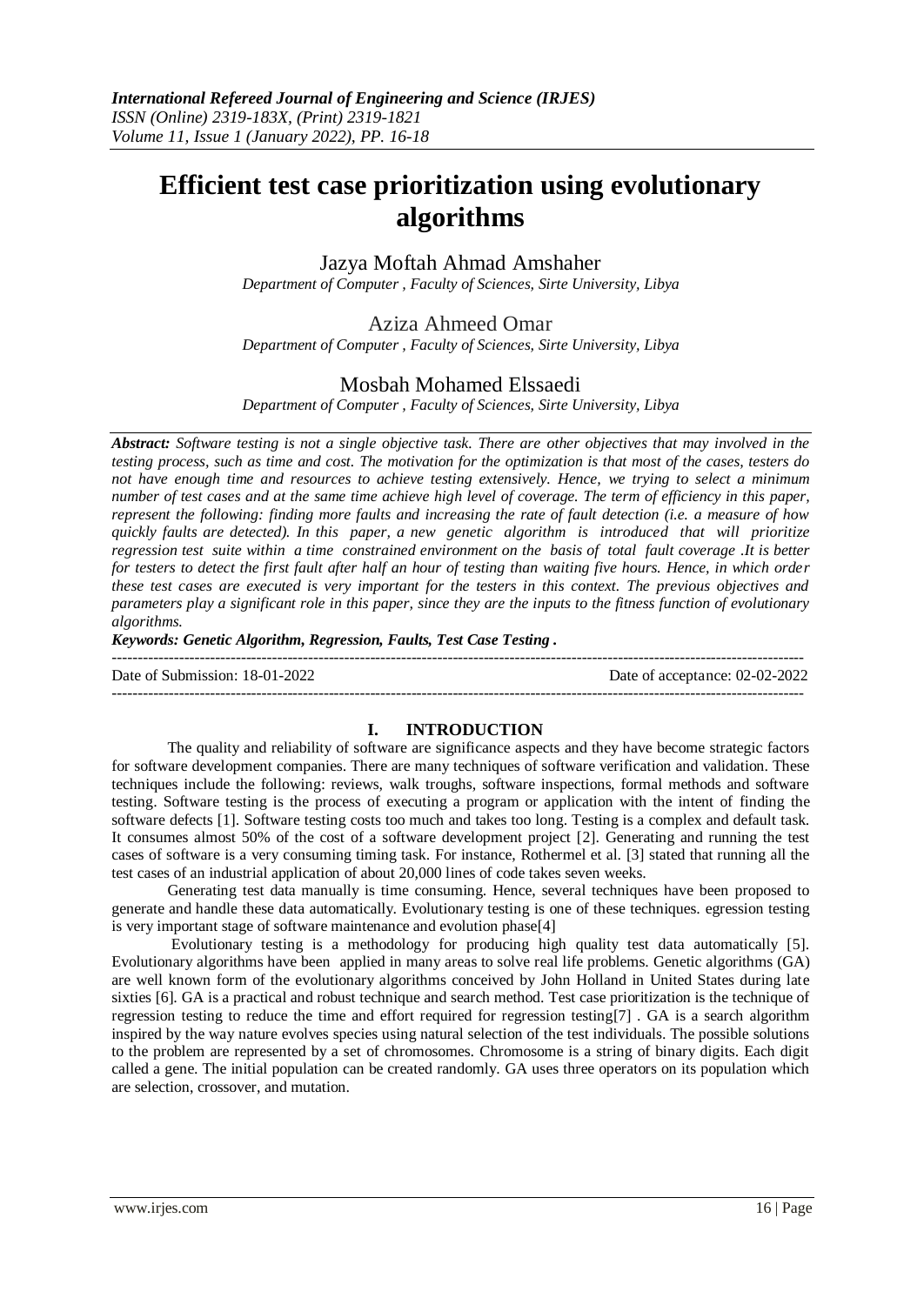## **II. GENETIC ALGORITHM**

genetic algorithms is a search technique often used in computer science to find complex, non-obvious solutions to algorithmic optimization and search problems, Then, proposes a test case prioritization method based on genetic algorithm, whose representation, selection, crossover and mutation are designed for testing the main operators of GA are selection, crossover, and mutation .

The individuals who succeed produce more offspring and genes propagate to the subsequent generations. the conducted experiments considered various criteria combinations (faults, costs, and number of test cases)[8] ,The chromosomes of parents mate together by exchanging the genes to produce offspring, which have better fitness than the parents, Before applying GA to any problems whole units are divided into a small unit that is called genes[9]. This process keeps on going for generations to form better individuals of the species to adapt to the environment. the algorithm evolves the through three operators:

a) Selection Operator

b) Crossover Operator

c) Mutation Operator

#### **III. LITERATURE REVIE.**

Testing is a repeated task with multi-objectives. Some of these objectives may contradict with each other. For example, I want to select a minimum set of test cases in order to reduce the cost of testing and at the same time I want to increase the coverage of testing in order to make sure that my application works as it supposed to be. For this purpose, several approaches have been proposed to solve this dilemma [6]. Yoo et al. [\[6\] s](#page-2-0)tated approaches to achieve the efficiency of testing by selecting a set of test cases that have higher likely to detect defects. They also present some techniques have been used to minimize these test cases. The main goal of minimization is that the testers at the most cases have only a limited time to achieve testing. The time is a significant factor in testing, and testing maybe executed more than one time (i.e., regression testing). Hence, the testers try to reduce the time to detect the first defect. For this purpose, several techniques have been proposed to prioritize test cases [10]. The main goal of these techniques is to start testing with test cases that detect defects as soon as possible. Zhai et al. [11] stated that these prioritization techniques increase the efficiency of testing by increasing the early rate of defect detection which will lead at the end to decrease the time of testing.

#### **IV. PROBLEM STATEMENT**

Regression testing is the essential process of software maintenance and evolution phase of the software development**,** Test case prioritization is the technique of regression testing to reduce the time and effort required for regression testing**.** There are other objectives that may involve in the testing process, such as time and cost**,** we trying to optimize the task process by increasing the efficiency of testing **.**

#### **V.OBJECTIV**

In the research scenario**,** Various methods and techniques have been used in this regard to obtain the best optimal test suite for Regression Testing**,** which covers all the faults with time constraints .

(i) To select and prioritize regression test suite within a time constrained environment .

(ii) to ensure the bugs are fixed and the new functionality that are incorporated in a new version of a software do not unfavorably affect the correct functionality of the previous version..

(iii) To implement efficient Genetic Algorithm (GA) for test cases that will cover major faults in minimum time.

(iv) ensure the validity of the altered software.

#### **VI. PROPOSED METHODOLOG**

For implement the genetic algorithm, the proper method need to be followed for generate the results. The steps are:

(i) Study of existing Genetic Algorithm.

(ii) Research on working of Genetic Algorithm Steps.

(iii) Flow Development of new research and its Implementation in programming Language.

(iv) Analysis of results.

(v) Analysis the benefits of Genetic Algorithm.